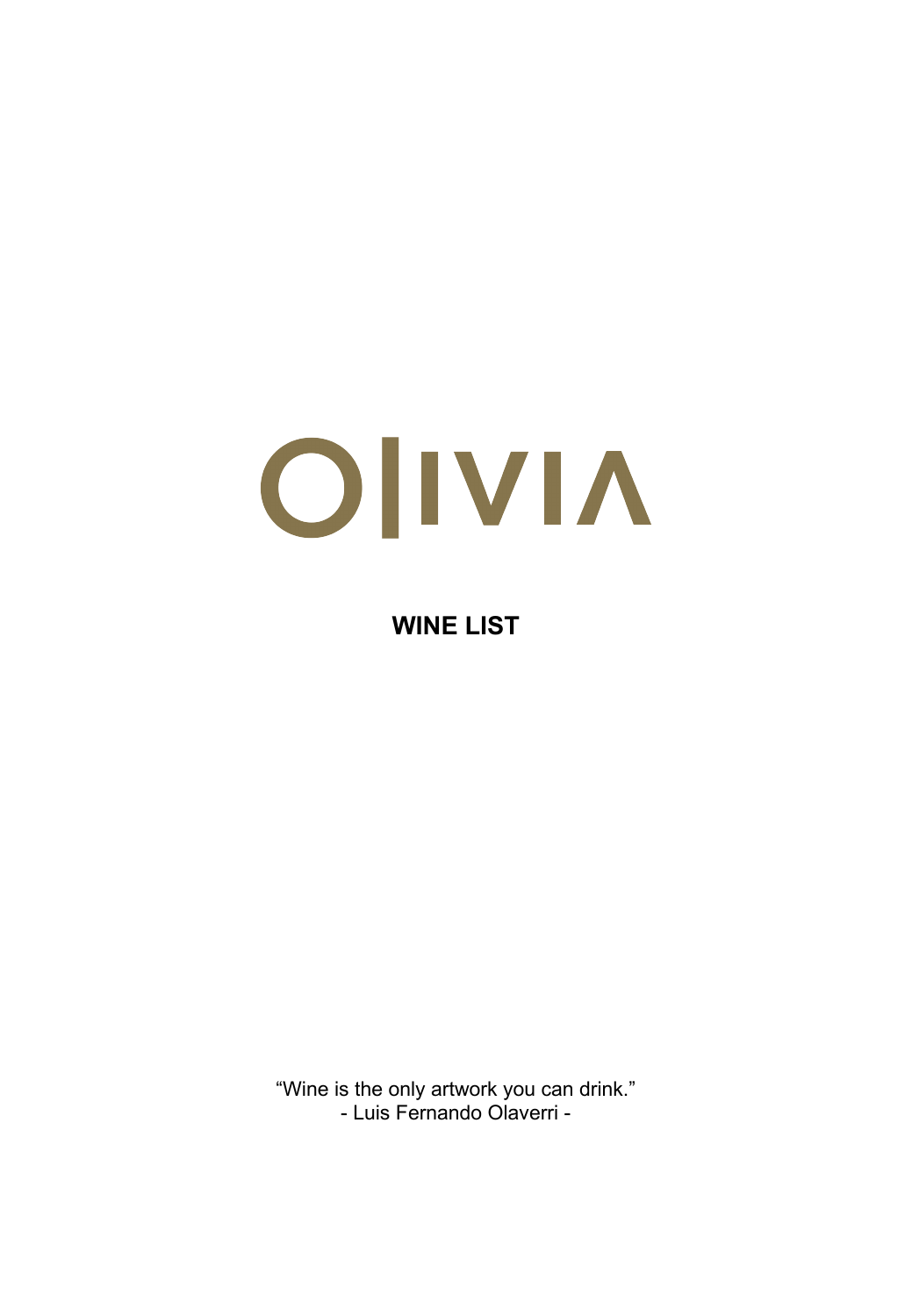## **BY THE GLASS**

| <b>SPARKLING</b>                       | AGUSTÍ TORELLÓ MATA 'RESERVA' BRUT 2016 AV<br>F<br>Macabeu, Xarel-lo, Parellada<br>Spain, Cava           | \$18 |
|----------------------------------------|----------------------------------------------------------------------------------------------------------|------|
|                                        | F.<br>BILLECART - SALMON 'BRUT RÉSERVE' NV<br>Pinot Meunier, Chardonnay, Pinot Noir<br>France, Champagne | \$28 |
| <b>ROSÉ</b>                            | T LES SARDINES 2019<br><b>Grenache, Cinsault</b><br>France, IGP Pays d'Oc                                | \$18 |
| <i>WHITE</i>                           | T.<br>WILD ROCK 2019<br><b>Sauvignon Blanc</b><br>New Zealand, Marlborough                               | \$18 |
|                                        | Т<br><b>TERRAS GAUDA 2018</b><br><b>Albariño</b><br>Spain, Rías Baixas                                   | \$20 |
|                                        | GREGORIO MARTÍNEZ 'BLANCO SELECCIÓN' 2014<br>T.<br><b>Viura</b><br>Spain, Rioja                          | \$22 |
|                                        | HERMANN DÖNNHOFF QBA 2018<br>T.<br><b>Riesling</b><br>Germany, Nahe                                      | \$22 |
| <b>RED</b>                             | PATRICK CLERGET 'COTEAUX BOURGUIGNONS' 2015<br>T.<br><b>Pinot Noir, Gamay</b><br>France, Burgundy        | \$18 |
|                                        | TESO LA MONJA 'ROMANICO' 2017<br>Τ<br><b>Tinta de Toro</b><br>Spain, Toro                                | \$20 |
|                                        | <b>PAGO DE LOS CAPELLANES 'JOVEN ROBLE' 2018</b><br>T.<br>Tinta Fina<br>Spain, Ribera del Duero          | \$20 |
|                                        | JIM BARRY 'THE COVER DRIVE' 2017<br>T.<br><b>Cabernet Sauvignon</b><br>Australia, Coonawarra             | \$20 |
| <b>SWEET &amp;</b><br><b>FORTIFIED</b> | F.<br>EMILIO LUSTAU 'PUERTO FINO' NV<br>Palomino<br>Spain, Jerez                                         | \$15 |
|                                        | CASTELNAU DE SUDUIRAUT 2006<br>F.<br>Semillon, Sauvignon Blanc<br>France, Bordeaux, Sauternes            | \$17 |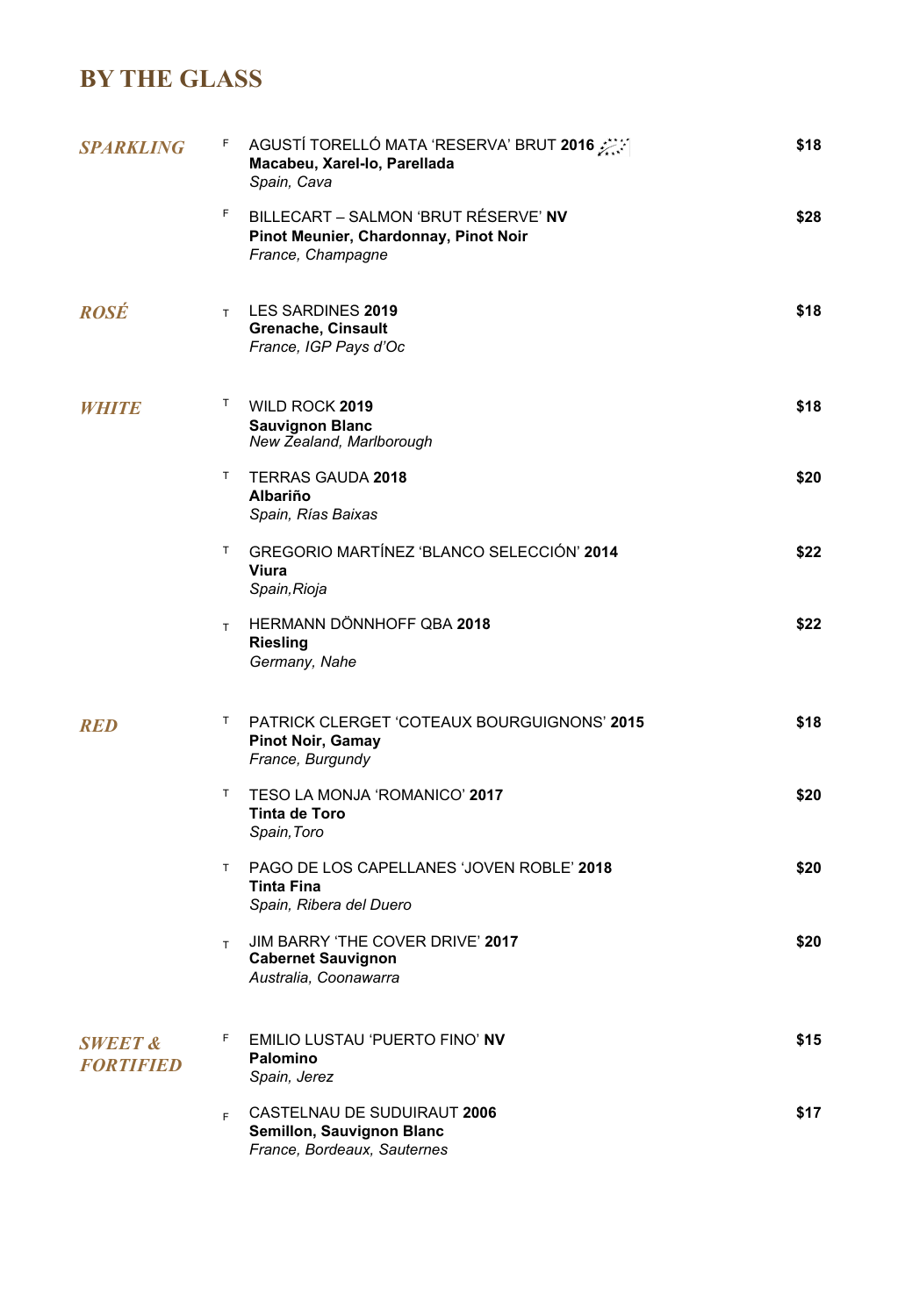# **THE GLAMOUR OF BUBBLES**

| SPARKLING | F. | FRANCK MASSARD "MAS SARDANA' BRUT NATURE NV<br>Xarel-lo, Macabeu, Parellada<br>Spain, Cava                   | \$90  |
|-----------|----|--------------------------------------------------------------------------------------------------------------|-------|
|           | F. | AGUSTÍ TORELLÓ MATA 'RESERVA' BRUT 2016<br>Macabeu, Xarel-lo, Parellada<br>Spain, Cava                       | \$100 |
|           | F. | CHAMPAGNE CHAPUY 'TRADITION' BRUT NV<br><b>Chardonnay, Pinot Noir, Pinot Meunier</b><br>France, Champagne    | \$135 |
|           | F. | BILLECART - SALMON 'BRUT RÉSERVE' NV<br>Pinot Meunier, Chardonnay, Pinot Noir<br>France, Champagne           | \$150 |
|           | F  | PERRIER-JOUËT 'GRAND BRUT' NV<br>Pinot Noir, Pinot Meunier, Chardonnay<br>France, Champagne                  | \$150 |
|           |    | F GRAMONA III LUSTROS 'GRAN RESERVA' BRUT NATURE 2012<br>Xarel-lo, Macabeu<br>Spain, Cava                    | \$165 |
|           | F. | CHAMPAGNE TARLANT 'ZERO' BRUT NATURE NV<br><b>Chardonnay, Pinot Noir, Pinot Meunier</b><br>France, Champagne | \$165 |
|           | F. | BILLECART - SALMON 'BRUT ROSÉ' NV<br><b>Chardonnay, Pinot Noir, Pinot Meunier</b><br>France, Champagne       | \$210 |
|           | F  | AGUSTÍ TORELLÓ MATA 'KRIPTA' RESERVA BRUT 2010<br>Macabeu, Xarel-lo, Parellada<br>Spain, Cava                | \$240 |
|           | F. | AGUSTÍ TORELLÓ MATA 'GRAN RESERVA' MAGNUM 2015<br>Macabeu, Xarel-lo, Parellada<br>Spain, Cava                | \$240 |
|           | F  | RUINART 'BLANC DE BLANCS' NV<br>Chardonnay<br>France, Champagne                                              | \$250 |
|           | F  | GRAMONA 'CELLER BATLLE' GRAN RESERVA 2007<br>Xarel-lo, Macabeu<br>Spain, Cava                                | \$270 |
|           | F. | POL ROGER 'BRUT RESERVE' 375ml NV<br>Pinot Noir, Pinot Meunier, Chardonnay<br>France, Champagne              | \$90  |
|           |    |                                                                                                              |       |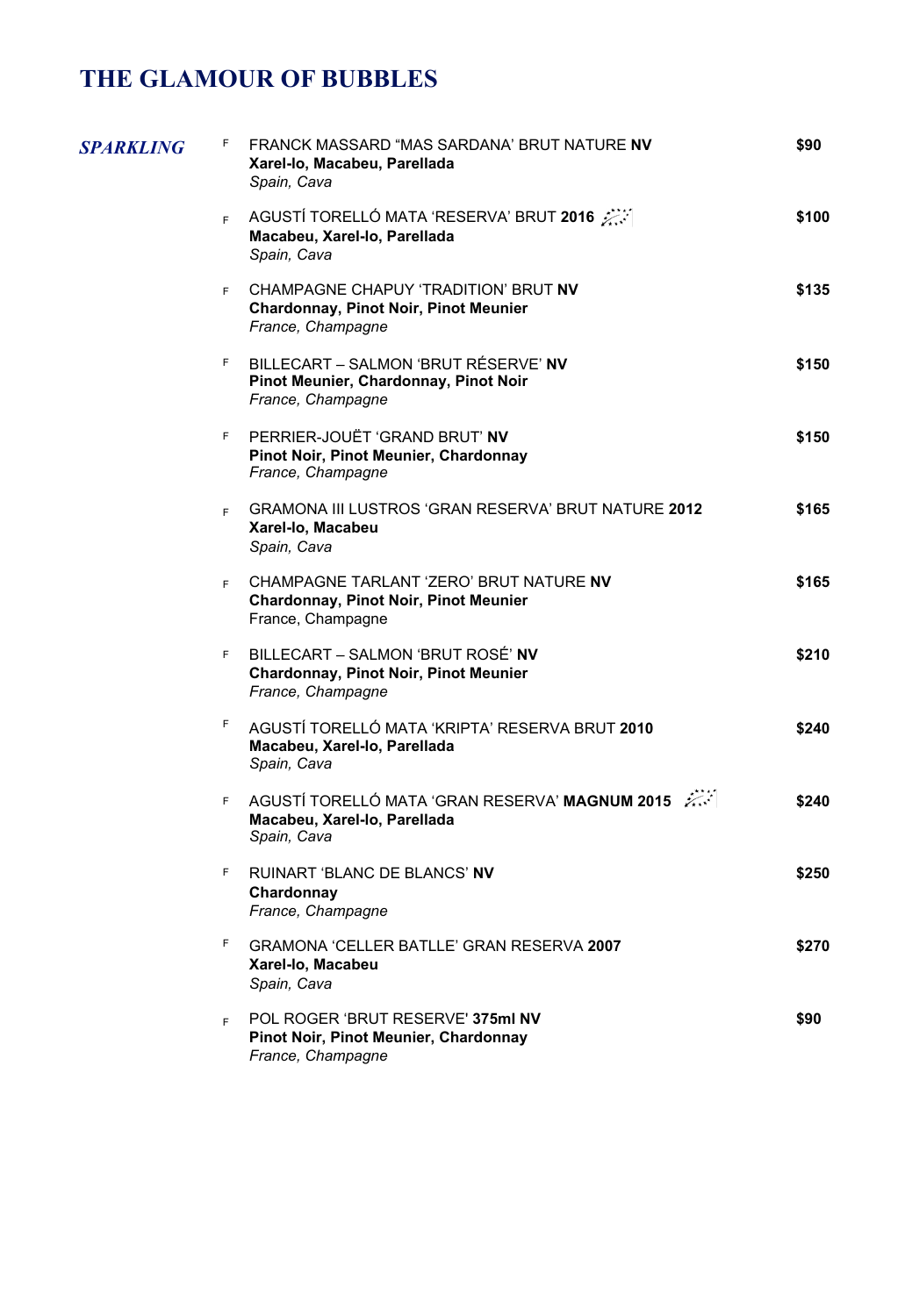#### **SEXY PINK WINES**

| ROSÉ |   | <b>LES SARDINES 2019</b><br><b>Grenache, Cinsault</b><br>France, IGP Pays d'Oc                         | \$90  |
|------|---|--------------------------------------------------------------------------------------------------------|-------|
|      |   | BELONDRADE 'QUINTA CLARISA' 2017<br>Tempranillo<br>Spain, Rueda                                        | \$90  |
|      | т | DOMINIQUE PORTET FONTAINE 2019<br><b>Shiraz, Cabernet Sauvignon, Merlot</b><br>Australia, Yarra Valley | \$100 |

#### **THE CHARACTER OF SAUVIGNON BLANC**

| <i>WHITE</i> |    | WILD ROCK 2019<br><b>Sauvignon Blanc</b><br>New Zealand, Marlborough                                               | \$90  |
|--------------|----|--------------------------------------------------------------------------------------------------------------------|-------|
|              | T. | SANTA LUZ 'GRAN RESERVA' 2016<br><b>Sauvignon Blanc</b><br>Chile, Colchagua Valley                                 | \$90  |
|              | T. | <b>JOSE PARIENTE 2019</b><br><b>Sauvignon Blanc</b><br>Spain, Rueda                                                | \$100 |
|              | T  | DOMAINE A. CAILBOURDIN 'CUVEE DE BOISFLEURY' 2018<br><b>Sauvignon Blanc</b><br>France, Loire Valley - Pouilly-Fumé | \$100 |

#### **CRISP, DRY & MINERAL**

| <i>WHITE</i> | T.<br>ANSELMO MENDES 'MUROS ANTIGOS ESCOLHA' 2018<br>Loureiro, Avesso, Alvarinho<br>Portugal, Minho | \$90  |
|--------------|-----------------------------------------------------------------------------------------------------|-------|
|              | BELONDRADE 'QUINTA APOLONIA' 2018<br>T.<br>Verdejo<br>Spain, Rueda                                  | \$90  |
|              | MT DIFFICULTY 'ROARING MEG' 2016<br>T<br><b>Pinot Gris</b><br>New Zealand, Central Otago            | \$100 |
|              | T.<br><b>TERRAS GAUDA 2018</b><br><b>Albariño</b><br>Spain, Rías Baixas                             | \$100 |
|              | TOMÀS CUSINÉ 'FINCA RACONS' 2016<br>B<br><b>Macabeu</b><br>Spain, Costers del Segre                 | \$125 |
|              | B<br>BODEGAS PALACIOS REMONDO 'PLÁCET VALTOMELLOSO' 2018<br>Viura<br>Spain, Rioja                   | \$125 |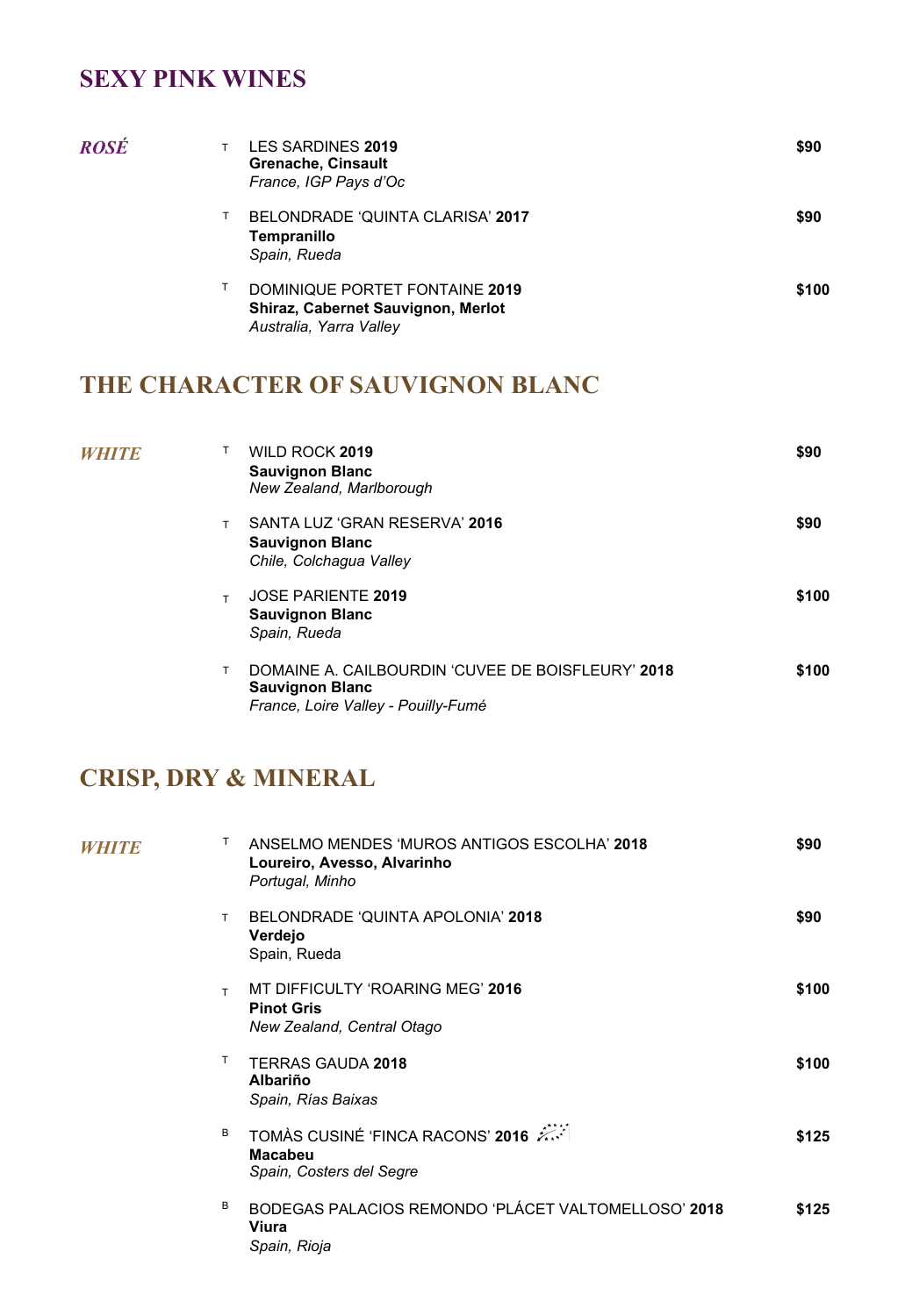# **CHARDONNAY "THE QUEEN OF THE GRAPES"**

| WHITE | <b>JOSEPH DROUHIN 'LAFORET' 2018</b><br>B<br>Chardonnay<br>France, Burgundy              | \$90  |
|-------|------------------------------------------------------------------------------------------|-------|
|       | KUMEU RIVER 'VILLAGE' 2018<br>$\overline{B}$<br>Chardonnay<br>New Zealand, Auckland      | \$90  |
|       | BLISS FAMILY VINEYARDS 'CHARDONNAY' 2016<br>$\mathsf{B}$<br>Chardonnay<br>USA, Mendocino | \$100 |
|       | DOMAINE DE LA CORNASSE 'CHABLIS' 2018<br>R.<br>Chardonnay<br>France, Burgundy            | \$100 |
|       | GRAMONA 'MAS ESCORPÍ' 2018<br>$\overline{B}$<br>Chardonnay<br>Spain, Penedès             | \$110 |
|       | MAYCAS DEL LIMARI 'QUEBRADA SECA' 2015<br>B<br>Chardonnay<br>Chile, Limari Valley        | \$125 |
|       | CATENA ZAPATA ALTA 2017<br>B<br>Chardonnay<br>Argentina, Mendoza                         | \$145 |

#### **TROPICAL & FULL-BODIED**

| WHITE | REYNEKE 2019 22<br>B<br><b>Chenin Blanc</b><br>South Africa, Stellenbosch                                           | \$100 |
|-------|---------------------------------------------------------------------------------------------------------------------|-------|
|       | GREGORIO MARTÍNEZ 'BLANCO SELECCIÓN' 2014<br>B<br>Viura<br>Spain, Rioja                                             | \$120 |
|       | CHÂTEAU PUECH-HAUT 'TÊTE DE BÉLIER' 2017<br>B<br>Roussanne, Marsanne, Grenache Blanc, Viognier<br>France, Languedoc | \$145 |
|       | <b>BELONDRADE Y LURTON 2018</b><br>B<br>Verdejo<br>Spain, Rueda                                                     | \$150 |

#### **OUR RIESLINGS**

| <i>WHITE</i> | FRITZ HAAG 2019<br><b>Riesling</b><br>Germany, Mosel          |  | \$90  |
|--------------|---------------------------------------------------------------|--|-------|
|              | HERMANN DÖNNHOFF QBA 2018<br><b>Riesling</b><br>Germany, Nahe |  | \$100 |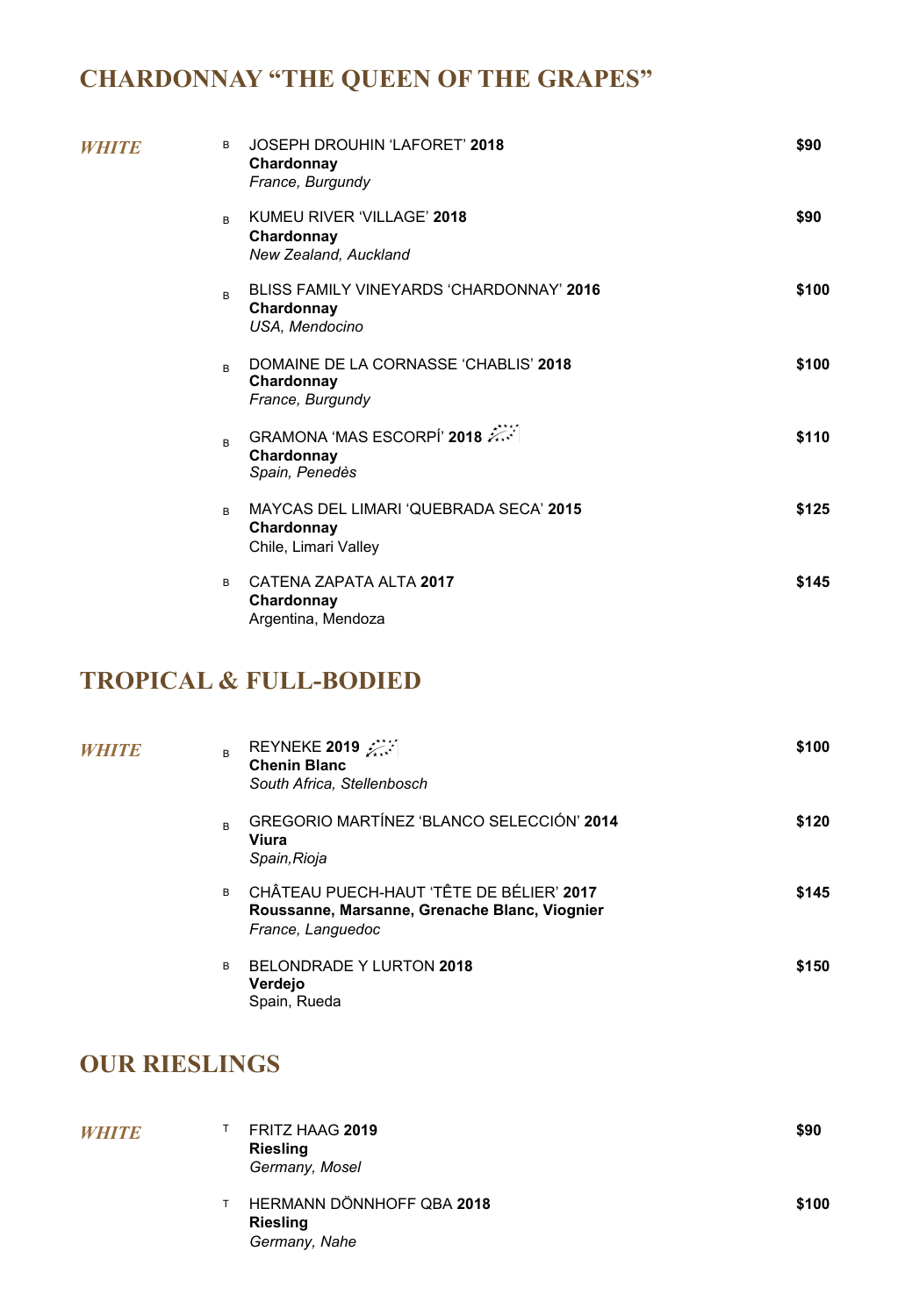*RED* **RIOJA**

|           | <b>RIOJA</b>                                                                                                    |       |
|-----------|-----------------------------------------------------------------------------------------------------------------|-------|
| T.        | BODEGAS PALACIOS REMONDO 'LA MONTESA' 2017<br>Garnacha, Tempranillo<br>Spain, Rioja                             | \$100 |
| T.        | SIERRA CANTABRIA 'CRIANZA' 2016<br>Tempranillo<br>Spain, Rioja                                                  | \$100 |
| T.        | BODEGAS MUGA 'RESERVA' 2016<br>Tempranillo, Garnacha, Mazuelo, Graciano<br>Spain, Rioja                         | \$110 |
| Bo/D      | LA RIOJA ALTA 'VIÑA ARDANZA' RESERVA 2009<br>Tempranillo, Garnacha<br>Spain, Rioja                              | \$140 |
| <b>Bo</b> | BODEGAS MUGA 'SELECCIÓN ESPECIAL' RESERVA 2015<br>Tempranillo, Garnacha, Mazuelo, Graciano<br>Spain, Rioja      | \$150 |
| Bo        | BODEGAS RODA 'RODA' 2015<br>Tempranillo, Graciano<br>Spain, Rioja                                               | \$150 |
|           | BO/D VEGA SICILIA & BENJAMÍN ROTHSCHILD 'MACÁN CLÁSICO' 2016<br>Tempranillo, Cabernet Sauvignon<br>Spain, Rioja | \$175 |
| Bo        | SIERRA CANTABRIA 'COLECCIÓN PRIVADA' 2014<br>Tempranillo<br>Spain, Rioja                                        | \$175 |
| Bo/D      | BODEGAS LÓPEZ DE HEREDIA 'VIÑA TONDONIA' 2008<br>Tempranillo, Garnacha, Mazuelo, Graciano<br>Spain, Rioja       | \$190 |
| Bo/D      | BODEGAS MUGA 'PRADO ENEA' GRAN RESERVA 2011<br>Tempranillo, Garnacha, Mazuelo, Graciano<br>Spain, Rioja         | \$220 |
| Bo/D      | LA RIOJA ALTA '904' GRAN RESERVA 2011<br>Tempranillo, Graciano<br>Spain, Rioja                                  | \$220 |
| Bo        | TELMO RODRÍGUEZ 'ALTOS DE LANZAGA 2013<br>Tempranillo, Graciano, Garnacha<br>Spain, Rioja                       | \$260 |
| T.        | BODEGAS MUGA 'RESERVA' 375ML 2016<br>Tempranillo, Garnacha, Mazuelo, Graciano<br>Spain, Rioja                   | \$60  |
| T.        | REMELLURI 'RESERVA' 375ML 2012<br>Tempranillo, Malvasía, Graciano, Viura, Garnacha<br>Spain, Rioja              | \$70  |
|           |                                                                                                                 |       |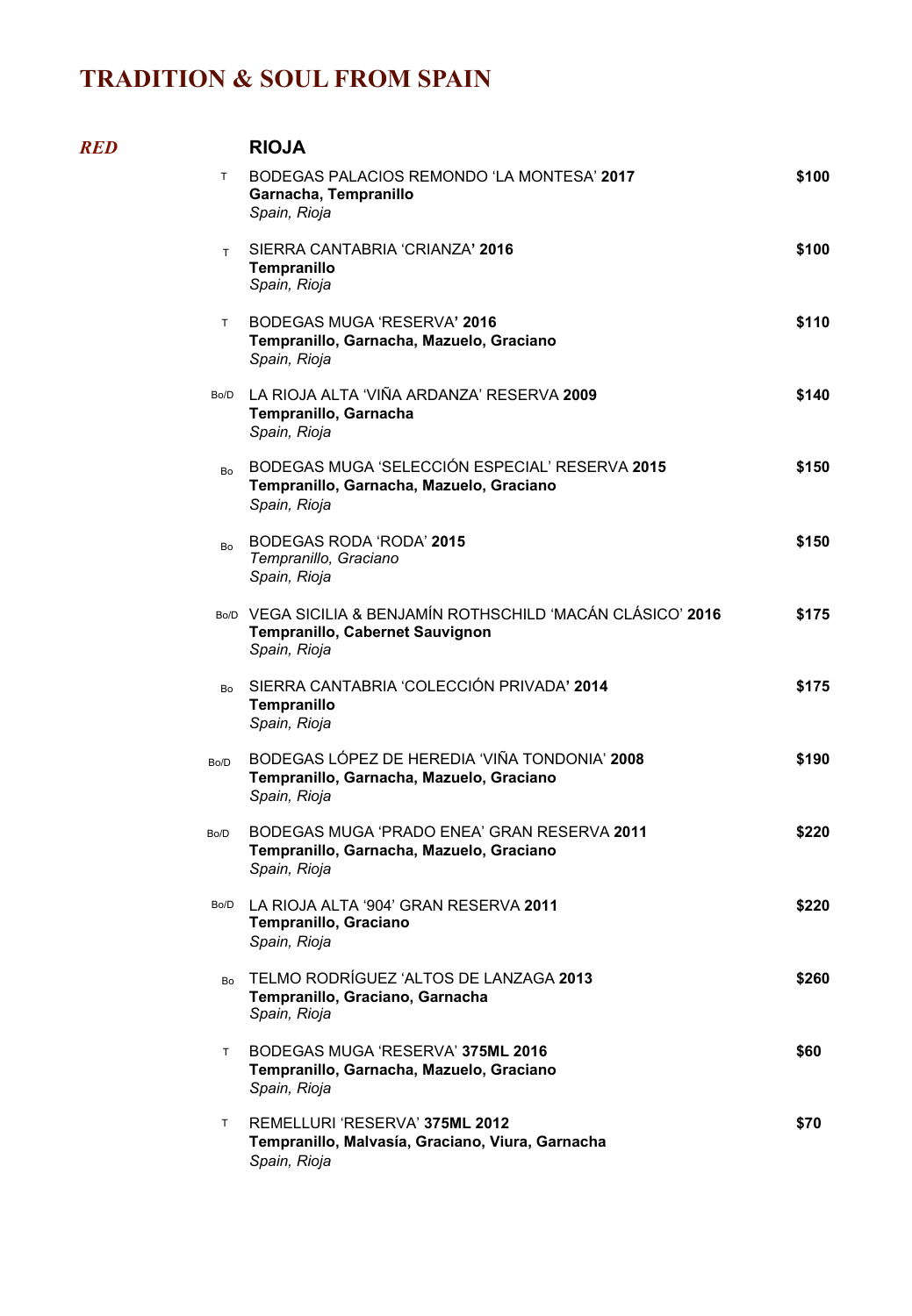$RED$ 

|      | <b>RIBERA DEL DUERO</b>                                                                                        |         |
|------|----------------------------------------------------------------------------------------------------------------|---------|
| T.   | PAGO DE LOS CAPELLANES 'JOVEN ROBLE' 2018<br>Tinta Fina<br>Spain, Ribera del Duero                             | \$90    |
| T.   | ARZUAGA 'LA PLANTA' 2018<br><b>Tinta Fina</b><br>Spain, Ribera del Duero                                       | \$100   |
| Bo   | PESQUERA 'CRIANZA' 2017<br><b>Tinta Fina</b><br>Spain, Ribera del Duero                                        | \$120   |
| Bo   | DOMINIO DE ATAUTA 'PARADA DE ATAUTA' 2017<br>Tinta Fina<br>Spain, Ribera del Duero                             | \$130   |
| Bo   | DOMINIO DE ATAUTA' 2016<br><b>Tinta Fina</b><br>Spain, Ribera del Duero                                        | \$160   |
| Bo   | ARZUAGA 'RESERVA' 2015<br><b>Tinta Fina, Merlot</b><br>Spain, Ribera del Duero                                 | \$160   |
| Bo   | DOMINIO DE PINGUS 'PSI' 2014<br><b>Tinta Fina</b><br>Spain, Ribera del Duero                                   | \$170   |
| Bo   | HACIENDA MONASTERIO 2016<br>Tinta Fina, Cabernet Sauvignon, Merlot<br>Spain, Ribera del Duero                  | \$180   |
| Bo   | <b>EMILIO MORO 'MAGNUM' 2015</b><br><b>Tinta Fina</b><br>Spain, Ribera del Duero                               | \$220   |
| Bo/D | BODEGAS Y VIÑEDOS ALIÓN 2016<br><b>Tinta Fina</b><br>Spain, Ribera del Duero                                   | \$290   |
| В    | BODEGAS Y VIÑEDOS VEGA SICILIA 'VALBUENA' 2014<br>Tempranillo, Cabernet Sauvignon<br>Spain, Ribera del Duero   | \$390   |
|      | BO/D BODEGAS Y VIÑEDOS VEGA SICILIA 'ÚNICO' 2006<br>Tempranillo, Cabernet Sauvignon<br>Spain, Ribera del Duero | \$950   |
| Bo/D | BODEGAS Y VIÑEDOS VEGA SICILIA 'ÚNICO' 1991<br>Tempranillo, Cabernet Sauvignon<br>Spain, Ribera del Duero      | \$1,260 |
| Bo/D | BODEGAS Y VIÑEDOS VEGA SICILIA 'ÚNICO' 1970<br>Tempranillo, Cabernet Sauvignon<br>Spain, Ribera del Duero      | \$2,200 |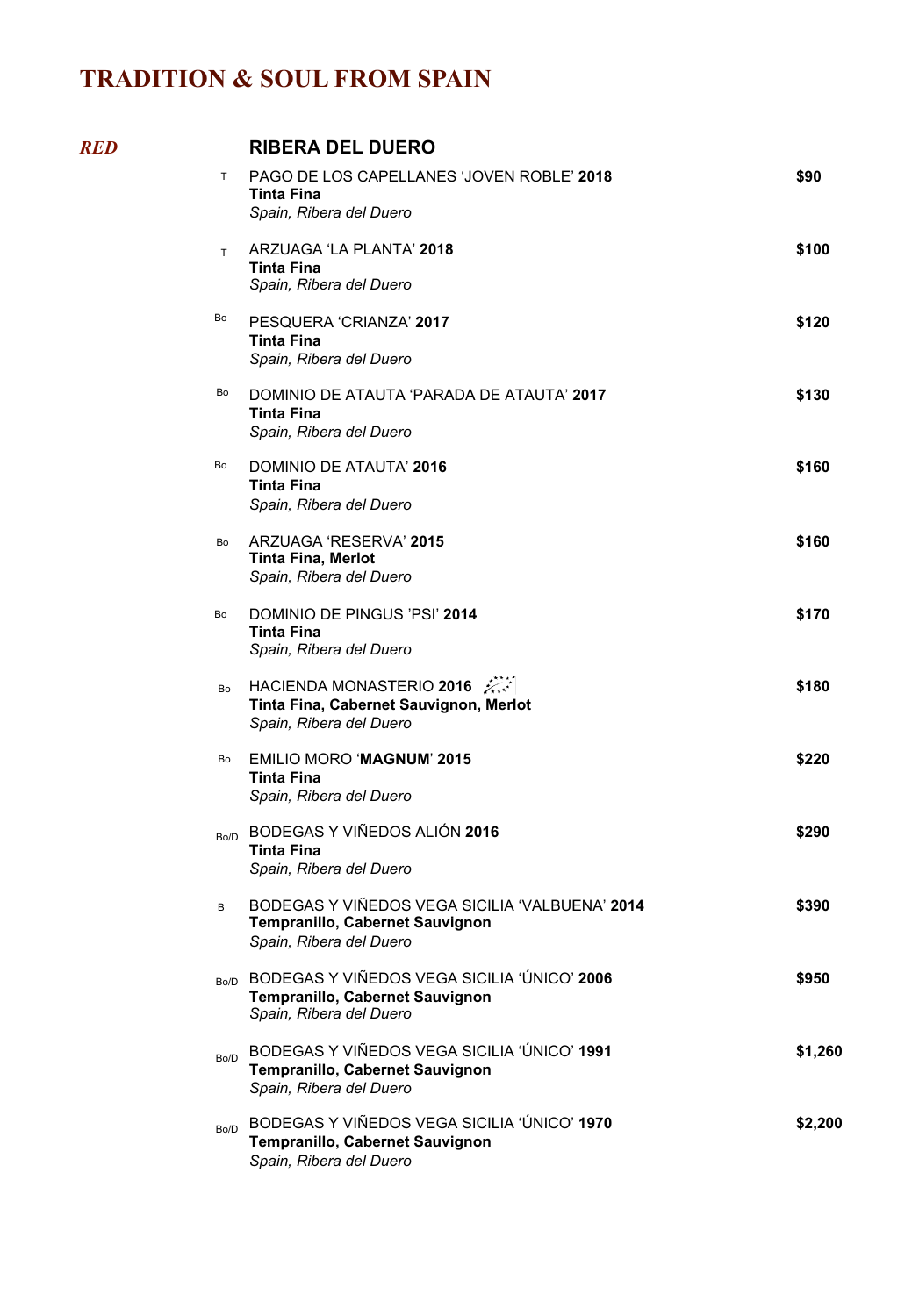$RED$ 

|           | <b>PRIORAT</b>                                                                                                       |       |
|-----------|----------------------------------------------------------------------------------------------------------------------|-------|
| T.        | <b>FRANCK MASSARD 'HUMILITAT' 2016</b><br>Garnatxa, Carinyena<br>Spain, Priorat                                      | \$100 |
| <b>Bo</b> | <b>CLOS FIGUERAS 'SERRAS DEL PRIORAT' 2018</b><br>Garnatxa, Carinyena, Syrah<br>Spain, Priorat                       | \$150 |
| Bo        | ALVARO PALACIOS 'LES TERRASSES' VELLES VINYES 2017<br>Garnatxa, Carinyena<br>Spain, Priorat                          | \$160 |
| Bo        | ALVARO PALACIOS 'GRATALLOPS' VI DE VILA 2017<br>Garnatxa, Carinyena<br>Spain, Priorat                                | \$210 |
| Bo        | FRANCK MASSARD 'HUMILITAT' MAGNUM 2014<br>Garnatxa, Carinyena<br>Spain, Priorat                                      | \$220 |
| Bo/D      | CIMS DE PORRERA 2012<br>Carinyena, Garnatxa<br>Spain, Priorat                                                        | \$220 |
| Bo/D      | ALVARO PALACIOS 'FINCA DOFÍ' 2016<br>Garnatxa, Carinyena<br>Spain, Priorat                                           | \$250 |
|           | <b>MONTSANT</b>                                                                                                      |       |
| B         | JOAN D'ANGUERA 'ALTAROSES' 2015<br>Garnatxa<br>Spain, Montsant                                                       | \$90  |
| B         | VINYES DOMÈNECH 'FURVUS' 2016<br>Garnatxa Peluda, Merlot<br>Spain, Montsant                                          | \$125 |
|           | <b>PENEDÈS</b>                                                                                                       |       |
| Bo/D      | BODEGAS CAN RAFOLS DEL CAUS 'GRAN CAUS' 2010<br>Merlot, Cabernet Franc, Cabernet Sauvignon<br>Spain, Penedès         | \$130 |
|           | <b>COSTERS DEL SEGRE</b>                                                                                             |       |
| В         | CASTELL D'ENCUS 'ACUSP' 2016<br><b>Pinot Noir</b><br>Spain, Costers del Segre                                        | \$170 |
| Bo        | CASTELL D'ENCUS 'QUEST' 2016<br>Cabernet Sauvignon, Cabernet Franc, Petit Verdot, Merlot<br>Spain, Costers del Segre | \$170 |
|           |                                                                                                                      |       |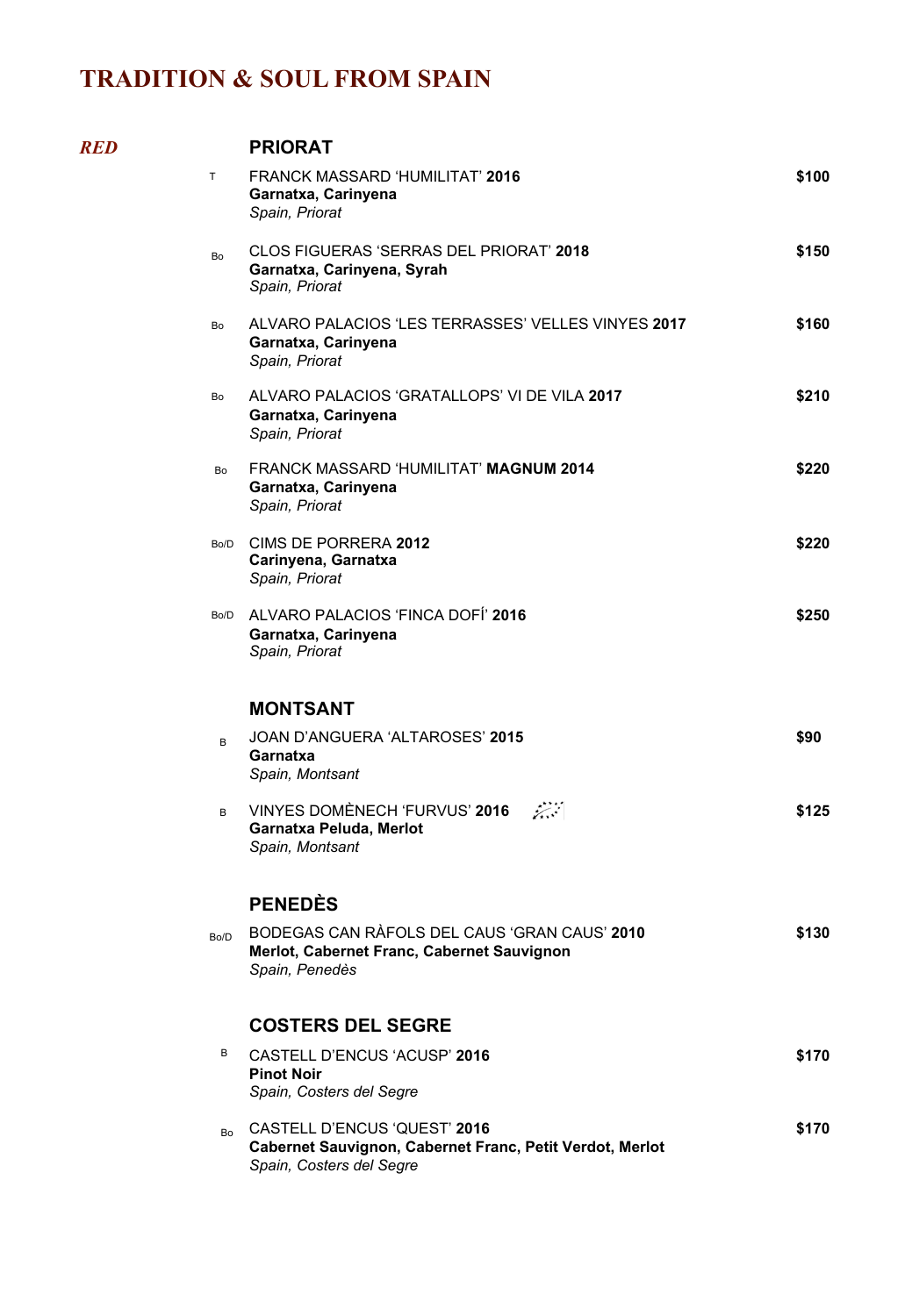| <b>RED</b> |           | <b>MALLORCA</b>                                                                                          |       |
|------------|-----------|----------------------------------------------------------------------------------------------------------|-------|
|            | T.        | BODEGAS 4 KILOS 'GALLINAS Y FOCAS' 2013<br><b>Manto Negro, Syrah</b><br>Spain, Mallorca                  | \$90  |
|            | T.        | BODEGAS 4 KILOS '12 VOLTS' 2017<br>Callet, Fogoneu, Syrah, Cabernet Sauvignon, Syrah<br>Spain, Mallorca  | \$110 |
|            |           | <b>ALICANTE</b>                                                                                          |       |
|            | T.        | TELMO RODRÍGUEZ 'AL MUVEDRE' 2016<br><b>Monastrell</b><br>Spain, Alicante                                | \$90  |
|            |           | <b>TORO</b>                                                                                              |       |
|            | <b>Bo</b> | TESO LA MONJA 'ROMÁNICO' 2017<br><b>Tinta de Toro</b><br>Spain, Toro                                     | \$90  |
|            | Bo        | TESO LA MONJA 'ALMIREZ' 2017<br><b>Tinta de Toro</b><br>Spain, Toro                                      | \$120 |
|            | Bo        | BODEGAS SAN ROMÁN 'SAN ROMÁN' 2017<br><b>Tinta de Toro</b><br>Spain, Toro                                | \$160 |
|            | Bo/D      | BODEGAS Y VIÑEDOS VEGA SICILIA 'PINTIA' 2012'<br><b>Tinta de Toro</b><br>Spain, Toro                     | \$280 |
|            |           | VT CASTILLA Y LEÓN                                                                                       |       |
|            | Bo/D      | BODEGAS MAURO 'MAURO' COSECHA 2014<br>Tempranillo<br>Spain, VT Castilla y León                           | \$200 |
|            |           | <b>RIBEIRA SACRA</b>                                                                                     |       |
|            | B         | ADEGA PONTE DA BOGA 2018<br>Mencía<br>Spain, Ribeira Sacra                                               | \$100 |
|            | В         | DOMINIO DO BIBEI 'LACIMA' 2014<br>Mencía, Brancellao, Mouratón, Souson, Garnacha<br>Spain, Ribeira Sacra | \$160 |
|            |           | <b>BIERZO</b>                                                                                            |       |
|            | B         | DESCENDIENTES DE J. PALACIOS 'PÉTALOS DEL BIERZO' 2017<br>Mencía<br>Spain, Bierzo                        | \$110 |
|            | B         | RAÚL PÉREZ 'LAS GUINDIÑAS' 2017<br>Mencía<br>Spain, Bierzo                                               | \$130 |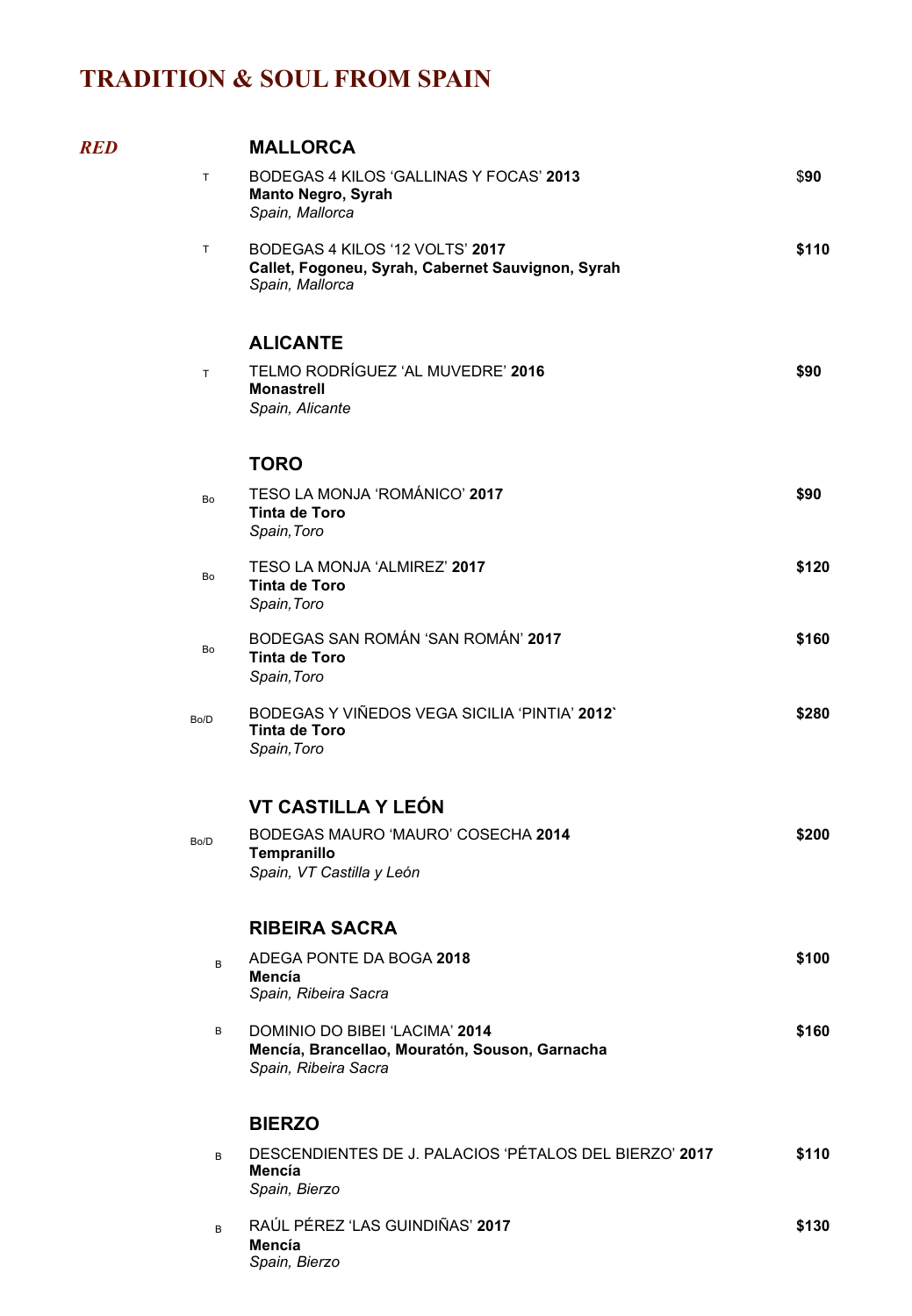# **THE "SAVOIR FAIRE" OF BORDEAUX**

| RED | Bo             | CHATEAU LA TOUR DE BY 'CRU BOURGEOIS SUPERIEUR' 2011<br><b>Cabernet Sauvignon, Merlot, Petit Verdot</b><br>France, Bordeaux, Medoc | \$100 |
|-----|----------------|------------------------------------------------------------------------------------------------------------------------------------|-------|
|     | <b>Bo</b>      | <b>CHATEAU BERNADOTTE 2015</b><br>Cabernet Franc, Cabernet Sauvignon, Merlot<br>France, Bordeaux, Haut Medoc                       | \$110 |
|     | R <sub>0</sub> | CHATEAU DES BARDES 'GRAND CRU' 2015<br><b>Merlot, Cabernet Sauvignon</b><br>France, Bordeaux, Saint-Emilion                        | \$110 |
|     | Bo             | CHATEAU MONTROSE 'LA DAME DE MONTROSE' 2014<br>Merlot, Cabernet Sauvignon, Cabernet Franc<br>France, Bordeaux, Saint Estephe       | \$170 |
|     | Bo/D           | CHATEAU LATOUR 'PREMIER GRAND CRU CLASSÉ' 2006<br><b>Merlot, Cabernet Franc</b><br>France, Pomerol                                 | \$280 |

#### **IN VINO VERITAS**

| RED | ⊤ BORGO DEL MANDORLO 'PRIMITIVO DI MANDURIA' 2019<br><b>Primitivo</b><br>Italy, Apulia                        | \$90  |
|-----|---------------------------------------------------------------------------------------------------------------|-------|
|     | <b>T VIGNAMAGGIO 'TERRE DI PRANZANO' CHIANTI CLASSICO 2017</b><br><b>Sangiovese</b><br>Italy, Tuscany         | \$90  |
|     | B BENANTI 'ETNA ROSSO' 2017<br>Nerello Mascalese, Nerello Cappuccio<br>Italy, Sicily                          | \$100 |
|     | Bo GIACOMO MONTRESOR ' CANTINA PRIVATA DEL FONDATORE' 2015<br>Corvina, Corvinone, Rondinella<br>Italy, Veneto | \$150 |
|     | Bo TENUTA DI COLLOSORBO 'BRUNELLO DI MONTALCINO' 2014<br><b>Sangiovese</b><br>Italy, Tuscany                  | \$150 |
|     | Bo RENATO RATTI 'BAROLO' 2016<br><b>Nebbiolo</b><br>Italy, Piedmont                                           | \$180 |
|     | Bo MARCHESI ANTINORI 'TIGNANELLO' 2016<br>Sangiovese, Cabernet Sauvignon, Cabernet Franc<br>Italy, Tuscany    | \$320 |
|     | ANTINORI PEPPOLI 'CHIANTI CLASSICO' 375ML 2016<br>T.<br><b>Sangiovese</b><br>Italy, Tuscany                   | \$55  |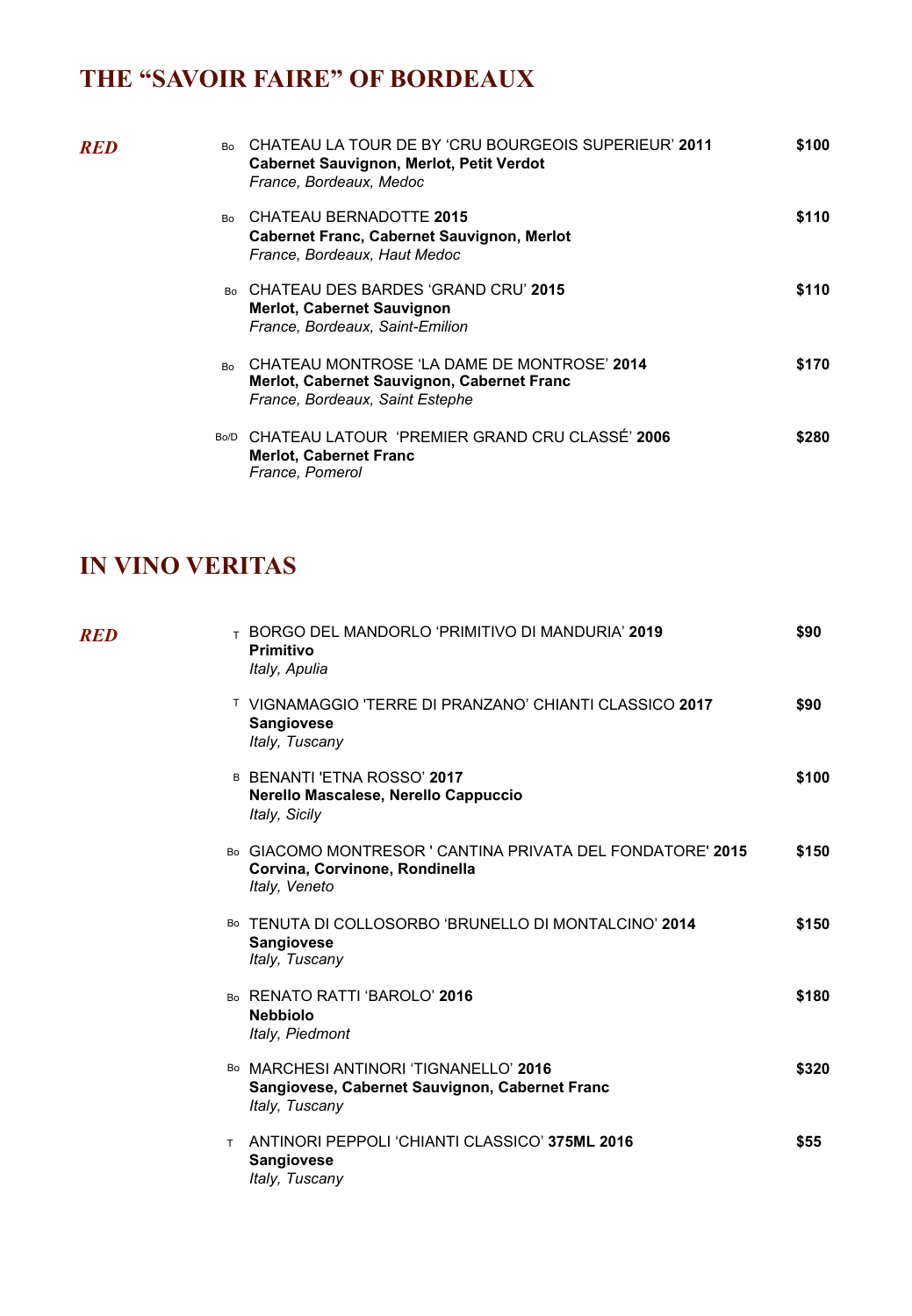# **SENSUALITY & ELEGANCE**

| RED | R. | CLOS HENRI 'PETIT CLOS' 2018<br><b>Pinot Noir</b><br>New Zealand, Marlborough                      | \$90  |
|-----|----|----------------------------------------------------------------------------------------------------|-------|
|     | R  | JOSEPH DROUHIN 'BEAUJOLAIS VILLAGES' 2018<br>Gamay<br>France, Burgundy                             | \$90  |
|     | B  | <b>PATRICK CLERGET 'COTEAUX BOURGUIGNONS' 2015</b><br><b>Pinot Noir, Gamay</b><br>France, Burgundy | \$90  |
|     | R  | DOMAINE MARATRAY-DUBREUIL 2018<br><b>Pinot Noir</b><br>France, Burgundy                            | \$100 |
|     | В  | DOMAINE DU VISSOUX 'ORIGINE' BEAUJOLAIS VIEILLES VIGNES 2018<br>Gamay<br>France, Beaujolais        | \$100 |

#### **MONOVARIETALS & BLENDS**

| RED | T.        | HARAS DE PIRQUE 'HUSSONET' GRAN RESERVA 2016<br><b>Cabernet Sauvignon</b><br>Chile, Maipo Valley                                                          | \$90  |
|-----|-----------|-----------------------------------------------------------------------------------------------------------------------------------------------------------|-------|
|     | T.        | <b>PRATS &amp; SYMINGTON PRAZO DE RORIZ 2012</b><br>Touriga Franca, Touriga Nacional, Tinta Barroca, Tinta Roriz, Tinta Amarela<br>Portugal, Douro Valley | \$90  |
|     | <b>Bo</b> | YVES CUILLERON 'LES VIGNES D'À CÔTÉ' 2016<br>Syrah<br>France, Rhone Valley                                                                                | \$100 |
|     | <b>Bo</b> | BODEGA VISTALBA 'TOMERO' RESERVA 2017<br><b>Malbec</b><br>Argentina, Mendoza                                                                              | \$100 |
|     | Bo        | DOMAINE BRETON 'LES GALICHET' 2015<br><b>Cabernet Franc</b><br>France, Loire Valley                                                                       | \$100 |
|     | <b>Bo</b> | JIM BARRY 'THE COVER DRIVE' 2017<br><b>Cabernet Sauvignon</b><br>Australia, Coonawarra                                                                    | \$100 |
|     | Bo.       | ALAIN GRAILLOT 'SYROCCO' 2017<br><b>Shiraz</b><br>Morocco, Casablanca                                                                                     | \$100 |
|     | <b>Bo</b> | DRY CREEK VINEYARD 'CABERNET SAUVIGNON' 2017<br><b>Cabernet Sauvignon</b><br>USA, Dry Creek Valley                                                        | \$150 |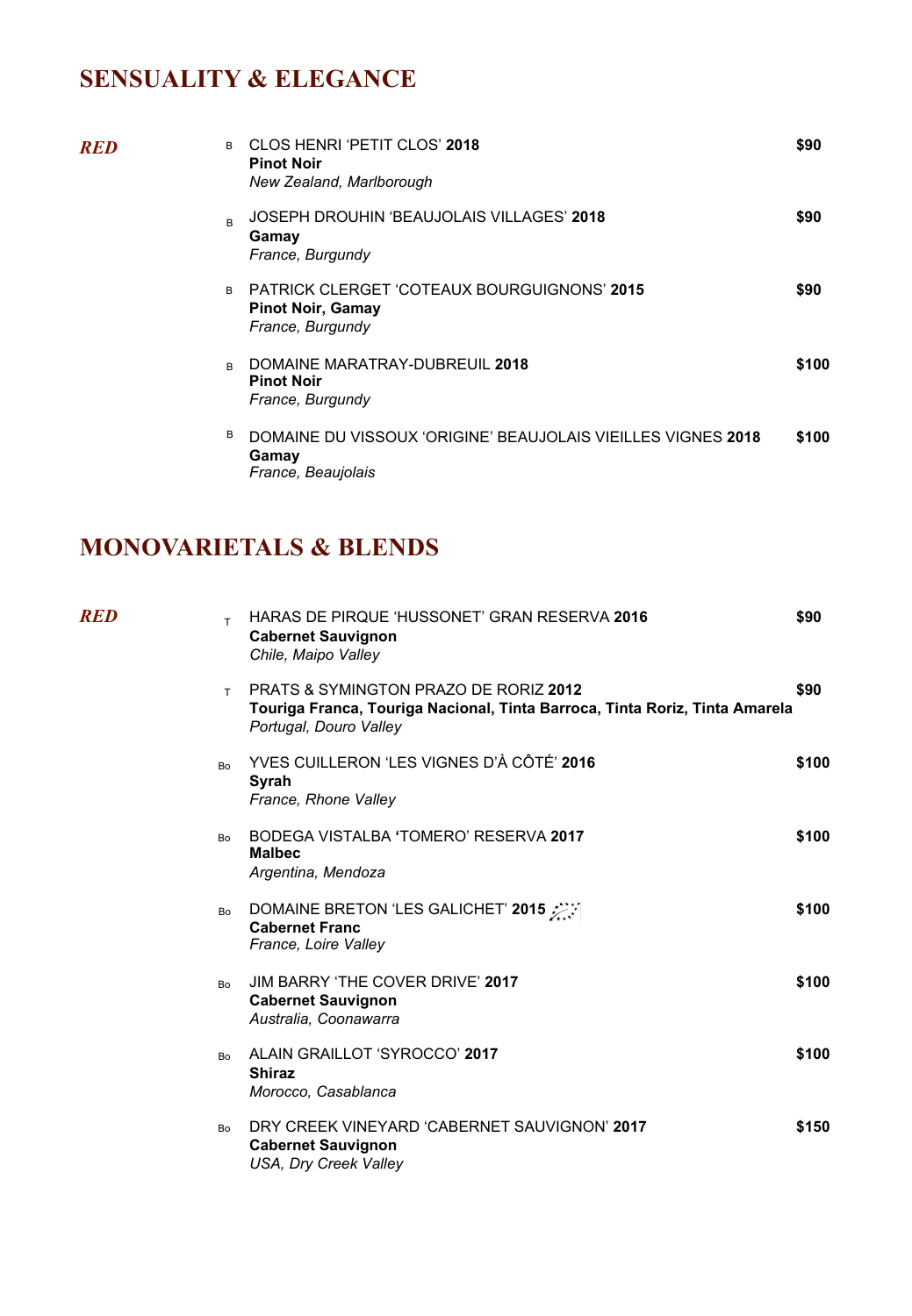### **SWEET TREATS**

| <b>SWEET &amp;</b><br><b>FORTIFIED</b> | MICHELE CHIARLO 'NIVOLE' 375ML 2016<br>F.<br><b>Moscato Bianco</b><br>Italy, Piedmont                                                                                       | \$45  |
|----------------------------------------|-----------------------------------------------------------------------------------------------------------------------------------------------------------------------------|-------|
|                                        | F.<br>EMILIO LUSTAU 'PUERTO FINO' 375ML NV<br>Palomino<br>Spain, Jerez                                                                                                      | \$55  |
|                                        | F EMILIO LUSTAU 'SAN EMILIO' PX 375ML NV<br>Pedro Ximénez<br>Spain, Jerez                                                                                                   | \$65  |
|                                        | F CELLER PIÑOL 'JOSEFINA PIÑOL' 200ML NV<br>Garnacha<br>Spain, Terra Alta                                                                                                   | \$70  |
|                                        | F.<br>BARBADILLO 'MANZANILLA SOLEAR' NV<br>Palomino<br>Spain, Andalucía                                                                                                     | \$95  |
|                                        | F CASTELNAU DE SUDUIRAUT 375ML 2006<br>Semillon, Sauvignon Blanc<br>France, Bordeaux, Sauternes                                                                             | \$85  |
|                                        | NIEPOORT 'LATE BOTTLED VINTAGE' 2013<br>E.<br>Touriga Nacional, Touriga Franca, Tinto Cão,<br>Tinta Francisca, Tinta Amarela, Sousão, Tinta Roriz<br>Portugal, Douro Valley | \$105 |
|                                        | BARBADILLO PEDRO 'LA CILLA' PX 375ML NV<br>F.<br>Pedro Ximénez<br>Spain, Andalucía                                                                                          | \$115 |